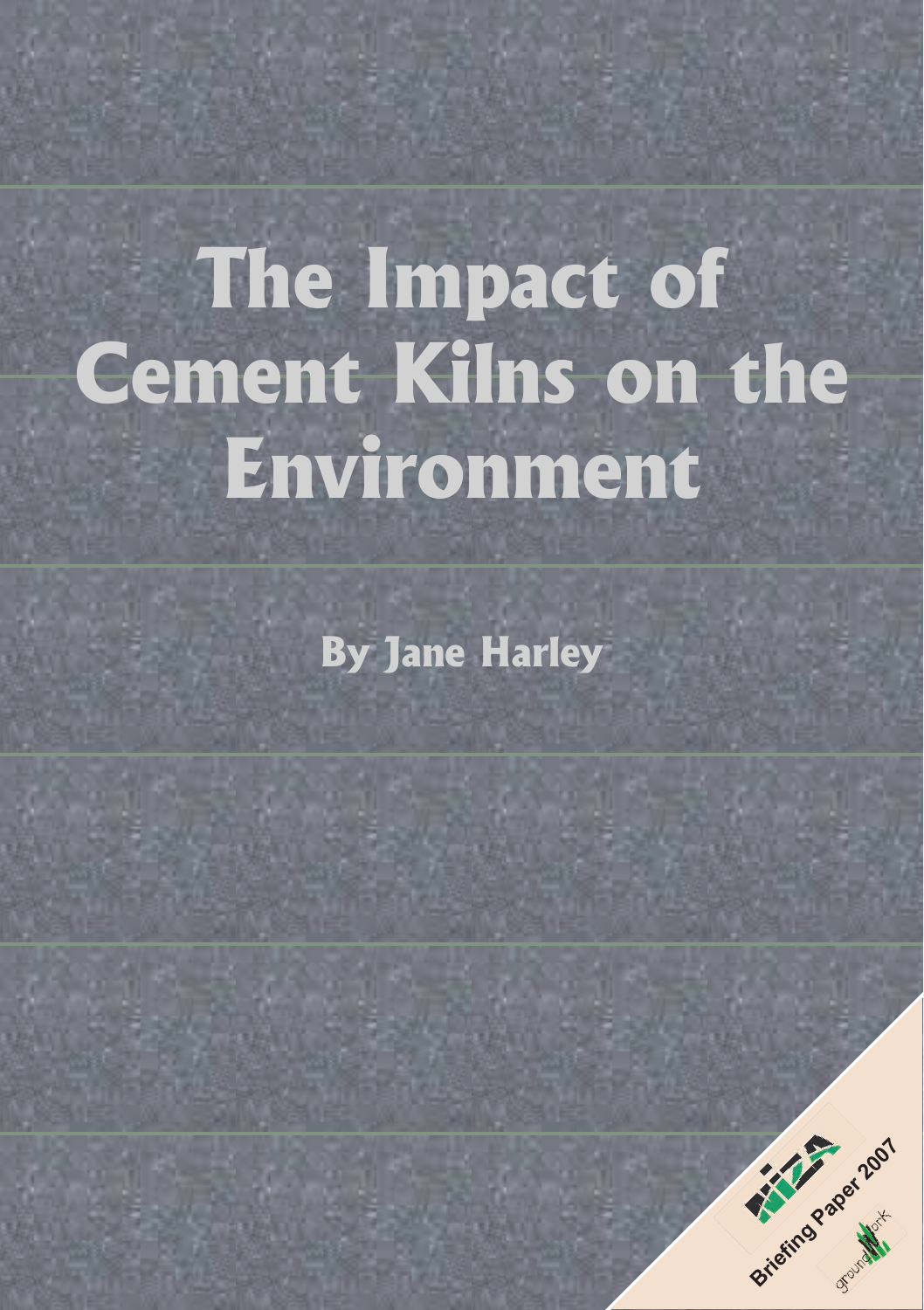#### **CONTENTS**

|    | (1)                             |
|----|---------------------------------|
|    | 2. Research Method  02          |
| 3. |                                 |
|    |                                 |
|    | Greenhouse Gas Emissions  05    |
|    | Mercury Emissions<br>05         |
|    | Dioxins, Furans and products of |
|    | incomplete combustion  06       |
|    | 08                              |
|    | Cement Kiln Dust (CKD) and      |
|    | particle emissions<br>08        |
|    | 10                              |
|    |                                 |
|    |                                 |
|    |                                 |

# **INTRODUCTION**

Concrete, a vital element of which is cement, is the second most consumed substance in the world. Only water is used in greater quantities [W01]. Apparently, almost one ton of concrete is used for each person in the world each year [W02]. The amount of concrete used in construction around the world is more than double that of the total of all other building materials, including wood, steel, plastic and aluminium [W03].

Currently, production of cement is in the region of 1.5 billion tons per annum [W04], with a projected 2 billion tonnes (2000 megatonnes) production by 2010 [W05]. This should be of grave concern to all, as the manufacturing of cement is intrinsically unsustainable, and has serious environmental impacts.

The Cement Sustainability Initiative, representing more than 50 percent of the cement manufacturing capacity outside of China, has put out a great many documents, all of which avoid the central truth – that cement can never be sustainably produced. While the industry is fond of saying that cement is the glue which holds society together, it generally neglects to point out that the industry is also responsible for a disproportionate volume of CO2 and other green house gas emissions, for massive fossil fuel consumption, for the creation of huge volumes of particulate matter, for the emission of large amounts of mercury and for environmental impacts through the mining of quarries and so on. While, in fairness, the industry is making some genuine environmental adjustments, we should not lose sight of the fact that a more honest approach to sustainability would be to make real investments in research into sustainable alternatives to cement, and to building methods which do not require concrete or cement, and which are less harmful to the environment

An area where the cement industry is particularly focussed at present is the use of what they term "alternative fuels", which translates to the use of waste as a fuel. We must not allow the industry's current attempts to paint the use of "alternative" fuels and waste materials green to go unchallenged – in the end, the use of waste in the cement industry is no more sustainable than current practices, and potentially brings with it a number of new problems.

# **RESEARCH METHOD**

The three major cement producers in South Africa are all currently running Environmental Impact Assessment (EIA) processes in order to be allowed to burn waste in their cement kilns. In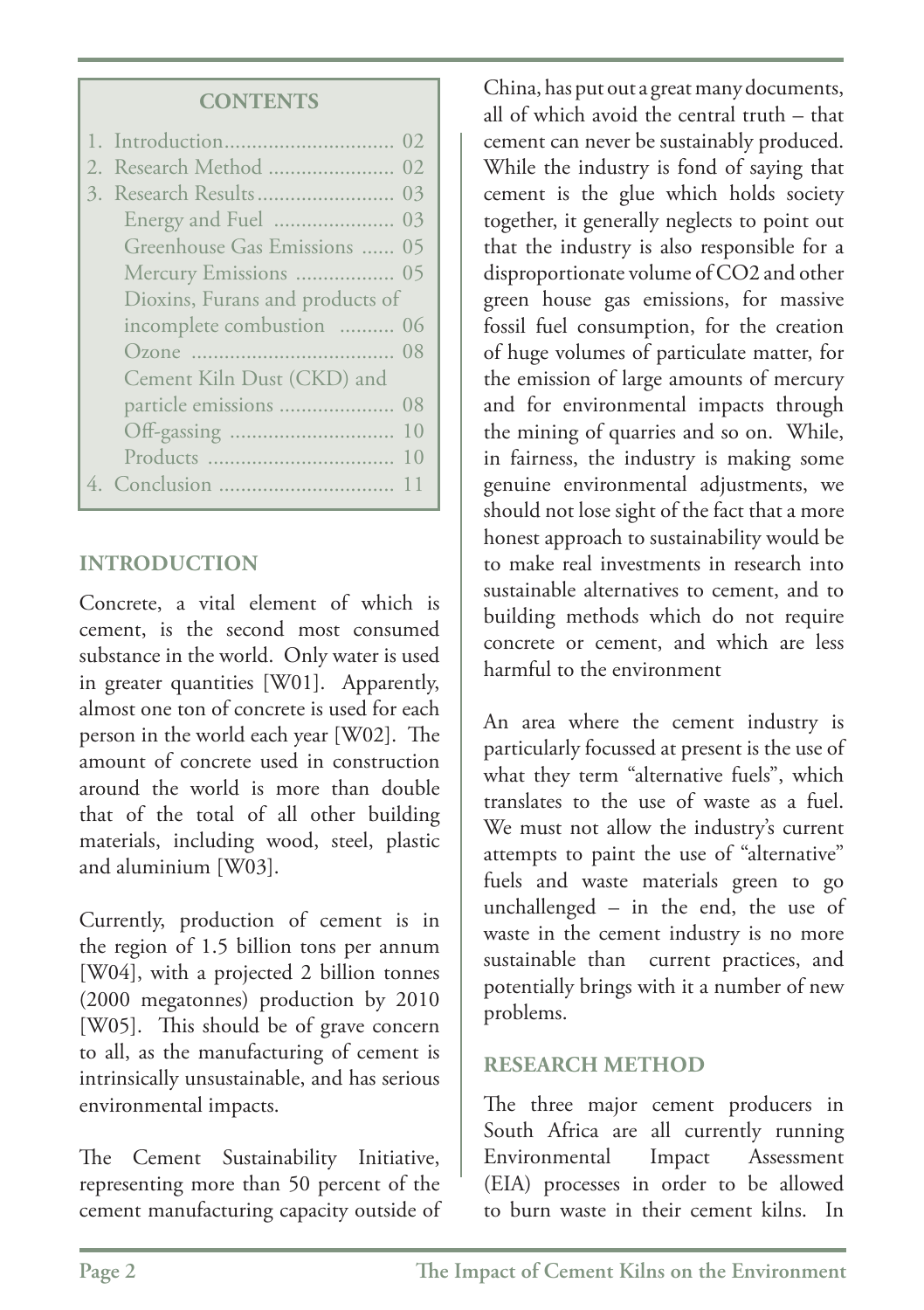South Africa, a lack of policy around the management of waste, and of hazardous waste, creates a vacuum in which it becomes possible for the cement industry to subvert the intention of the law as it currently stands. Traditionally, controls and abatement technologies which would be used in Europe or America are often not put in place in developing countries. In addition, even if there were sound laws in place in South Africa, enforcement of these laws has always been problematic.

Because groundWork is opposed to any form of incineration, and is concerned about the management (or lack of management) of hazardous waste, it was felt that research into the industry, particularly regarding the burning of hazardous waste, was necessary.

Research for this report was almost entirely desk based, and information was primarily derived from the internet. While there are a number of references on the internet which extrapolate information gained from studies of incinerators to cement kilns, there are not, in fact, very many studies directly related to cement kilns. For the purposes of the report, however, only information which was unambiguously related to cement kilns was used.

## **RESEARCH RESULTS**

The manufacturing of cement creates a number of environmental problems.

## **Energy and Fuel**

To make cement, limestone is turned to clinker. Because this process requires high temperatures, between 1400°C and 1500°C, the cement industry is one of the most energy intensive industries, *The Cement Making Process*

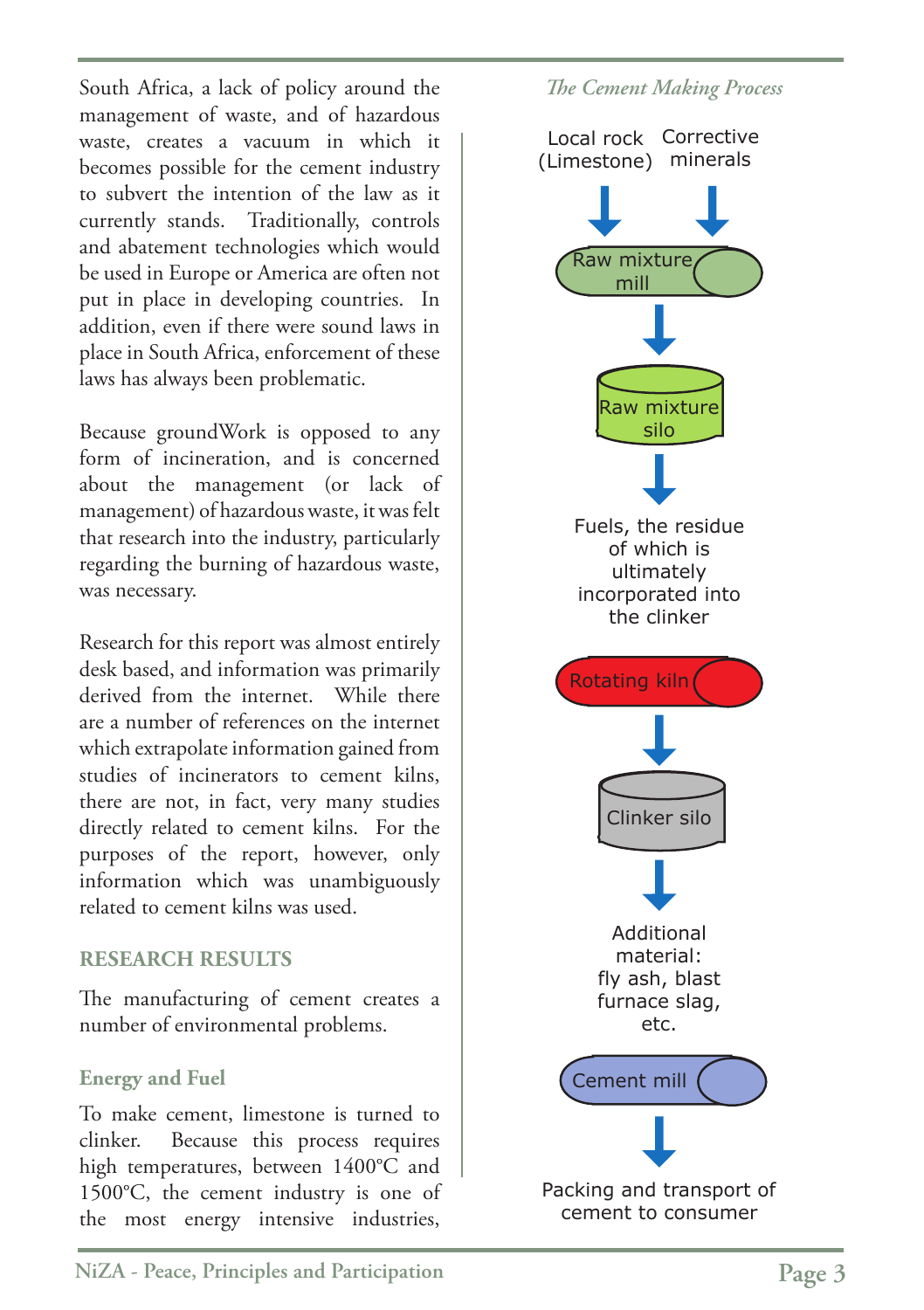consuming about ten times more energy than the average required by industry in general. Modern dry-process kilns, however, require far less energy than the older, wet-process kilns [W06], and the use of pre-burners and the re-use of air from the clinker coolers can further reduce the amount of energy required. However, in the US in 2003, 25 kilns at 14 plants used hazardous waste as a fuel and most of these used the older, wet process [Commission for Environmental Cooperation, p. 36].



Historically, fuels used to fire cement kilns include pulverised coal, petroleum coke, which is a by-product of oil refining, and natural gas. More recently, "alternative fuels" such as used solvents, spent tyres, waste oil, paint residue, biomass such as wood chips, treated wood and paper, and sewerage sludge have also been used [ibid, p. 36].

The burning of hazardous and nonhazardous waste is also euphemistically known as co-processing, secondary materials co-processing or energy recycling. Waste fuels are very attractive to the industry as energy makes up the major cost in the manufacture of cement and such fuels are generally cheaper than the traditional fuels. Tyres and used industrial

solvents are particularly attractive as they have calorific (energy) values similar to that of coal. Sometimes, waste can have an added benefit in that the kiln operator may, in fact, be paid for incinerating the waste. In certain countries, because the use of waste fuels reduces the use of oil and gas, carbon dioxide emission credits can be claimed [ibid, p. 36].

Clearly, emissions from a kiln will vary with exactly what is being burned, and there would never be a standard emission pattern for all kilns, or even for one kiln at all times.

The industry generally characterises the burning of waste in cement kilns as "an internationally accepted practice". But, in 2003 in Mexico less than five percent of fuel used was alternative fuel, even though all cement kilns in Mexico are licensed to burn waste, while alternative fuels accounted for eight percent in Canada and nine percent in the United States [ibid, p. 36]. Should the practice, in fact, be "accepted", then it is unlikely that there would be as many organisations militating against the use of such fuels as there are<sup>1</sup>.

Over and above any concerns about what may be emitted from the stack when wastes are burned, or what may be incorporated into the cement itself, the use of waste in cement kilns also results in the transport of this waste to the blending plants and kilns,

<sup>&</sup>lt;sup>1</sup> These organisations include CANK (Campaign Against **the New Kiln), Wiltshire Friends of the Earth and No To Cemex in the United Kingdom; Downwinders at Risk, Blue Skies, MATB (Montanans Against Toxic Burning), South Camden Citizens in Action, Friends of Hudson and the National Citizens Cement Kiln Coalition in the United States; Sierra Club and Earth Justice in Canada; Association Paillons Environment in France; Greenpeace in Spain; JA! in Mozambique.**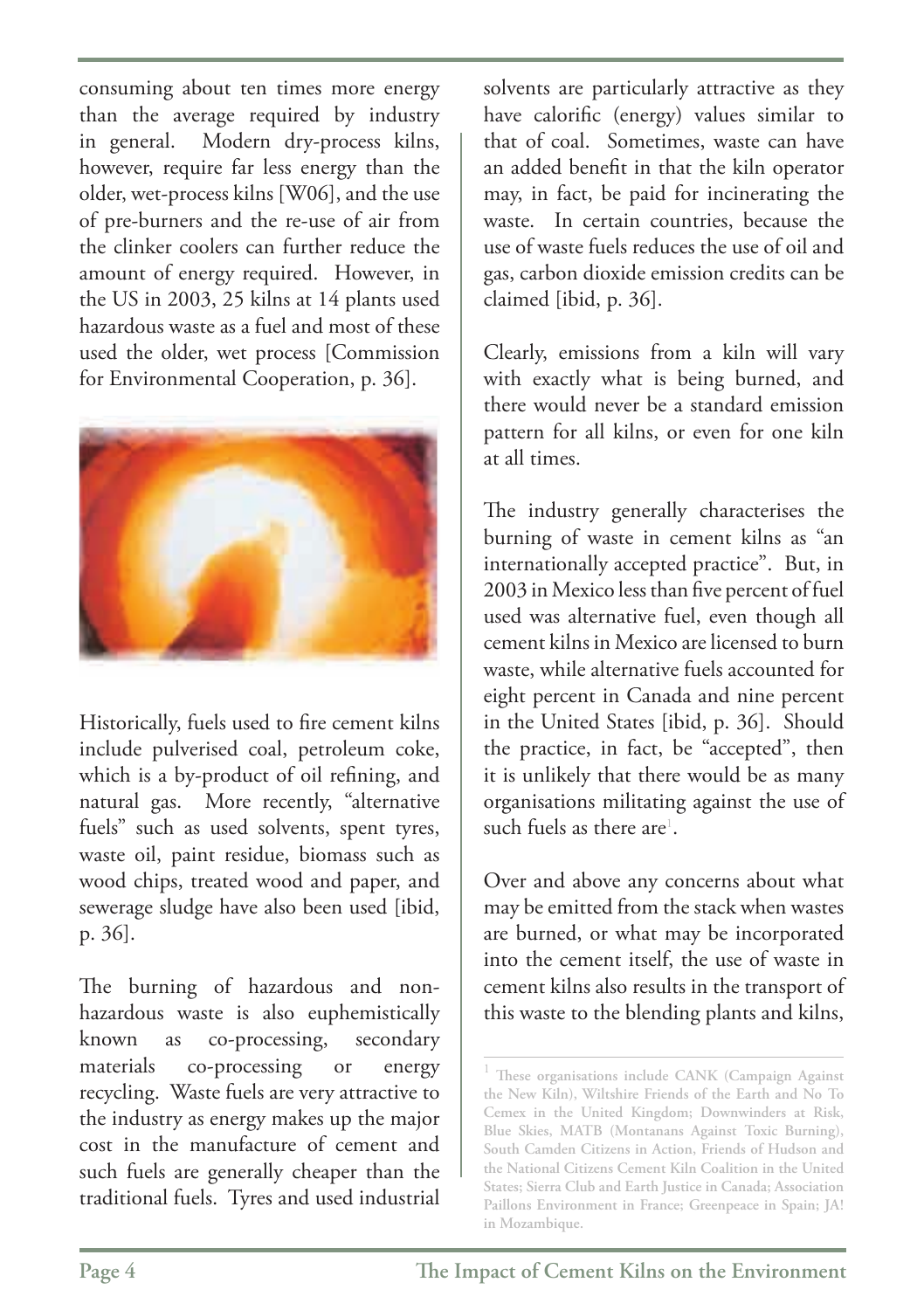the storage of this waste at the facility, and the handling of this waste by cement workers.

## **Greenhouse gas emissions**

According to the cement industry itself, it is responsible for about 3% of the world's total greenhouse gas emissions and for 5% of  $CO<sub>2</sub>$  emissions [Humphreys and Mahasenan, p. 2]. This equates to about 1.4 Gt (1 Gt = 1 gigatonne =  $10^9$  metric  $t$ onnes = 100 000 000 tonnes  $[ W 0 7 ]$ . These emissions come from the burning of fossil fuels in kilns (40%), transport of raw materials (5%), fossil fuels required for electricity (5%) and the conversion of limestone (CaCO<sub>3</sub>) to calcium oxide (CaO) (50%). These are estimates, however, as the cement industry does not collect this data in a systematic manner [Humphreys and Mahasenan, p. 4].

*Current greenhouse emissions*



Japan has managed to reduce their CO<sub>2</sub> emissions to .73kg  $CO<sub>2</sub>$  for each kilogram of cement produced, the best  $\mathrm{CO}_2$  emission record for cement kilns in the world but, having made great improvements with their early efforts, have been unable to further reduce them. Similarly, cement factories in Britain showed sharp improvement

when first addressing the problem in the 1990s, but a levelling off in 2003 and 2004 [British Cement Association, p. 1]. It is felt that only fundamental technology breakthroughs or changes in market incentives will allow for further meaningful reductions in emissions [Humphreys and Mahasenan, p. 4].

The industry uses the potential reduction of CO2 emissions as a reason for the use of waste derived fuels. However, given that half of the  $CO_2$  emissions result from the calcification of limestone, changes in fuel will have no impact on these particular emissions, and even if the industry were to be able to reduce their fuel related emissions of  $CO<sub>2</sub>$  to nothing, they would still be responsible for more than 2.5% of the world's total  $CO_2$  emissions – or round about 84 million tonnes every year.

*Projected greenhouse gas savings if alternative fuels are used*



## **Mercury emissions**

Mercury is classified as a persistent, bioaccumulative toxic (PBT) chemical. It can cause neurological and developmental problems, particularly in children.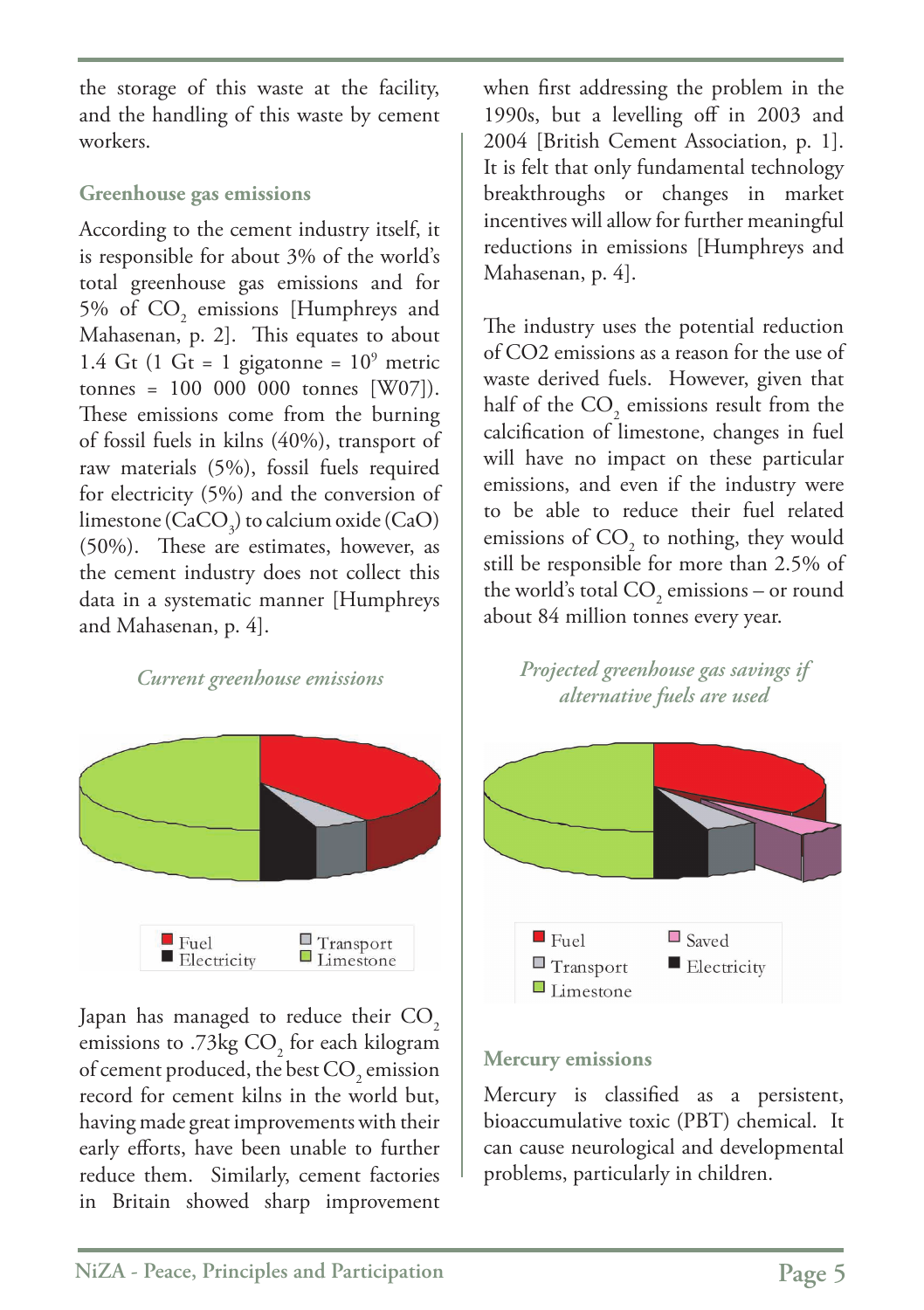In Northern America in 2003, cement kilns, which represent less than one percent of industries reporting, reported about nine percent of the total mercury released in air emissions [Commission for Environmental Co-operation, p.56] in North America. This equates to approximately 5.75 tons of mercury and mercury compounds, about 5.23 tons of which were emitted to the air.

Controlling mercury emissions from cement kilns is particularly troublesome as the high temperature of the kilns makes it impossible to use the bag houses used in other industries. A bag house traps dust from the boiler and an activated carbon injection system is used to extract the mercury. The bags would melt in a cement kiln environment, and carbon injection is not effective where there is a lot of dust. Luc Robitaille of Holcim cement says that there is no technology that exists in the cement industry to control mercury emissions [Shapley, 16 July 2006].

## **Dioxins, Furans and products of incomplete combustion**

The industry often makes statements like "When using secondary materials during the cement manufacturing process, more than 99% of carbonaceous compounds end up as innocuous combustion gases, namely carbon dioxide and water vapour. Carbon monoxide formation is carefully controlled during normal kiln operation, and this will also ensure complete combustion of secondary materials" [PPC BID, p15]. Even assuming this to be completely true (and not everybody regards CO2 as a completely innocuous gas), we are still left with a small percentage of compounds which don't end up as innocuous gases,

and the fact that the statement holds true only under normal kiln operation.



*Castle Cement's filter and cooling tower at Padeswood. Dioxins and Furans may be produced when exhaust gases cool, and cooling these gases quickly through the critical temperature range of 450 to 200°C has been demonstrated to reduce dioxin and furan formation in cement kilns [Commission for Environmental Co-operation, p. 60]. Picture from www.castlecement.co.uk.*

Dr Neil Carmen, a well known antiincineration advocate, questions whether cement kilns really do provide long enough residence times and sufficient oxygen to give complete combustion. He says that when cement kilns are stack tested they still show products of incomplete combustion (PICs), which demonstrates that perfect combustion is not being achieved. He also suggests that the very large volumes of solid materials which are fed into the kiln may result in less turbulence than is suggested by the industry, and that combustion will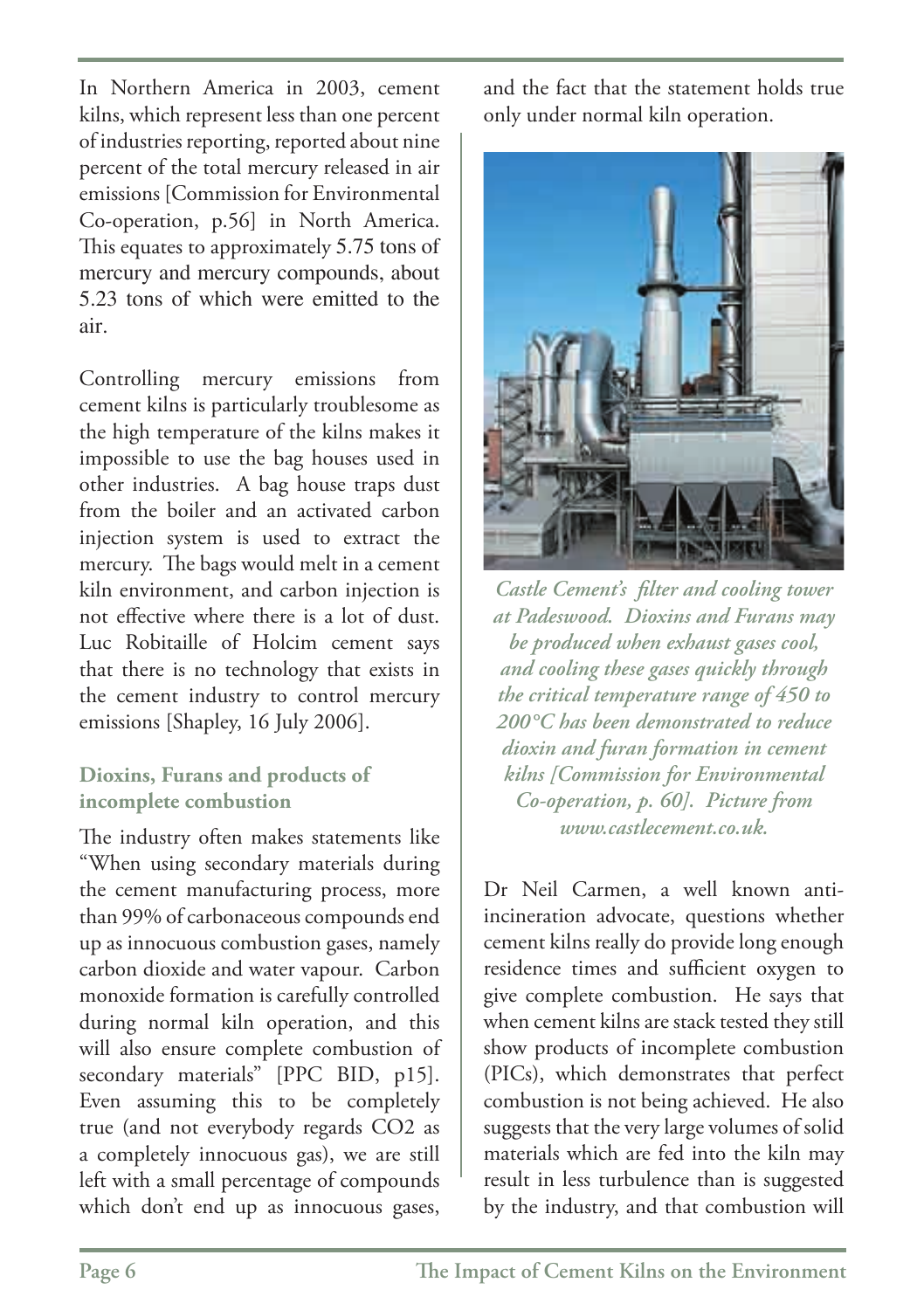therefore be compromised. He says that, because heating air uses energy, cement kilns run on the lower limits of excess air required for good combustion. He suggests that when stack tests are performed, the cement industry will run at higher excess air than normal, control the kilns more carefully, stop solid ring formation (which occurs, for example, when chlorine bearing materials are burned and the gases released form a temporary blockage in the kiln) and generally operate more carefully than they would normally do [W08].

Dr Carmen also comments that cement kilns are not designed to have major failsafe devices, as purpose-built incinerators are required to have, and that upsets in the manufacturing process can therefore result in dangerous emissions.

Combustion upsets are par for the course in any kind of kiln or incinerator. Because of the very hot raw mix, a cement kiln must run through each combustion upset or process malfunction. This means that it is possible for the cement kiln to contain products of incomplete combustion, even though they are required to stop feeding new matter into the kiln should there be an upset [PPC BID, p13]. This presents a real risk to surrounding communities as upset emissions have been shown to be more toxic than the original waste being burned through the creation of harmful products of incomplete combustion [Carmen, 23 April 2004].

In 1995, at an EPA workshop, it was indicated that the cement industry was responsible for 17% of all dioxin emissions in the United States, and that those kilns burning hazardous waste were responsible for 99% of the cement industry's dioxin emissions [W09], and in 1998, in their report "The inventory of Sources of Dioxin the United States", they say that kilns that burn hazardous waste have 80 times higher dioxin emissions in the stack gases than those which use only conventional fuels [USEPA, p. 5]. In addition, USEPA also reports that dioxins are found in the Cement Kiln Dust (CKD) of both kilns which burn conventional fuel and those that burn hazardous waste, but that concentrations of dioxins in the CKD of those burning hazardous waste are almost 100 times greater than those not doing so.

*The cement industry's contribution to Dioxin emissions*



In 2005, Castle Cement stopped operation of their Kiln 3 at Padeswood when the Welsh Environment Agency served an enforcement notice on them for a breach of dioxin emission levels. This kiln was actually due to close down shortly, as the brand-new replacement, Padeswood Kiln 4, was shortly to come on line [W10]. In March 2006 they were ordered to pay a fine of 99 thousand pounds [W11].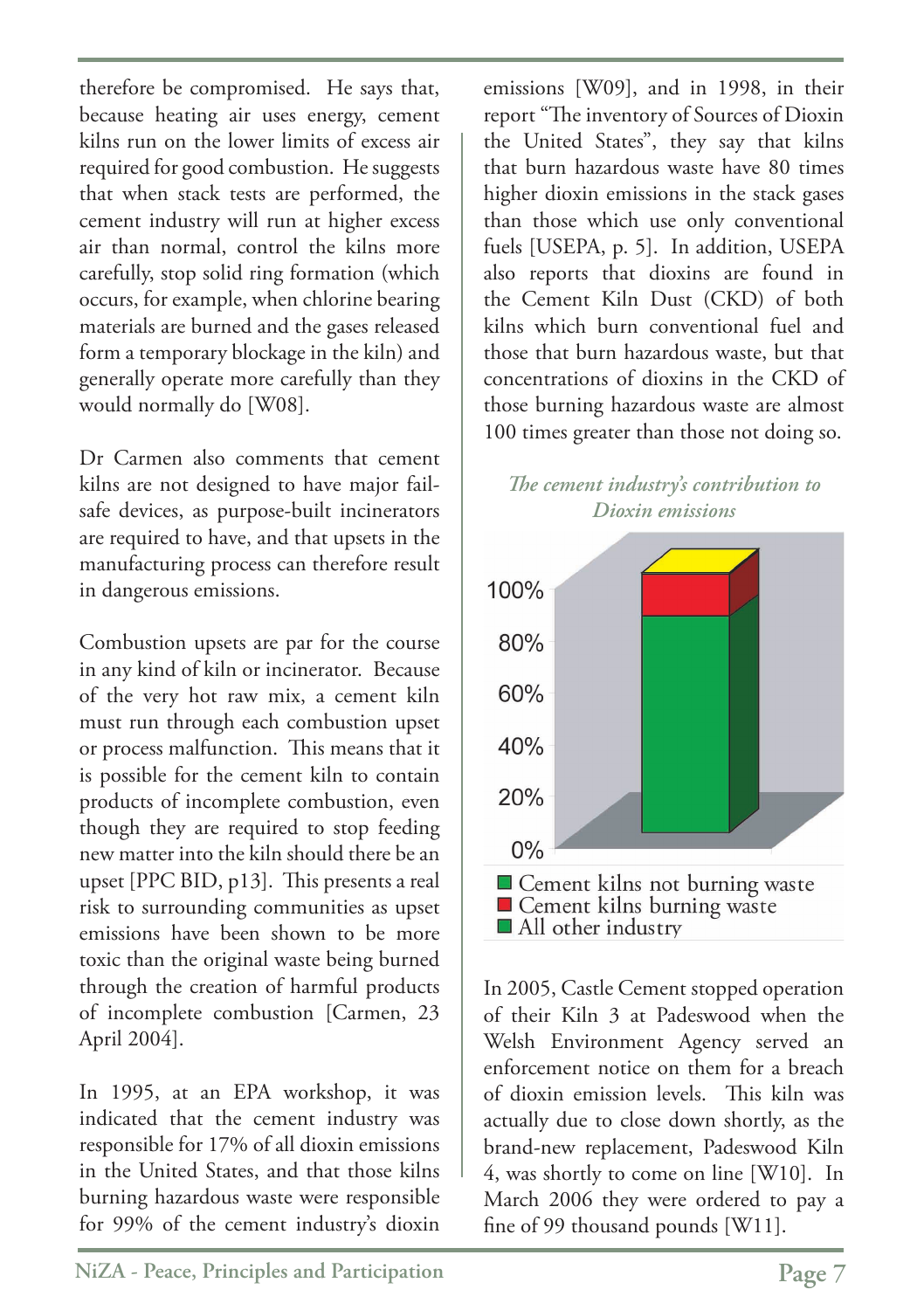#### **Ozone**

Ozone  $(O_3)$  is "good" when it is high up in the atmosphere, in the region known as the stratosphere, but "bad" when found close to the earth in the troposphere [W12]. Too much ozone can cause respiratory problems in humans. The electrostatic precipitator (ESP) is a particulate collection device that removes particles from air or flowing gas through the force of an induced electrostatic charge, and which tends to create ozone [W13]. A study showed that maintenance workers who suffered from respiratory and eye irritations when working in a cement kiln were being affected by the ozone being generated by the ESP [W14].



In 2004, two activist groups, Downwinders and Blue Skies, Midlothian citizens groups which have long been fighting the three enormous cement factories in Texas, sued the US Environmental Protection Agency (USEPA) "to do its job", and force the cement factories to reduce their emissions, especially ozone which is thought to be causing the extremely high incidence of asthma in the areas downwind from the plants [W15]. A settlement was reached in 2005 whereby a cement kiln study would be conducted. This study concluded that emissions, including ozone, could be considerably reduced through the installation of new technology known as selective catalytic reduction (SCR). This is, however, quite expensive and the cement industry, who generally deny that their plants are any sort of problem at all, are resisting the installation of SCRs. **Cement Kiln Dust (CKD) and Particle Emissions**

Dust emissions are one of the primary problems faced by the cement industry. However, according to industry, these emissions "have been reduced considerably in the last 20 years, and state-of-theart abatement techniques now available (electrostatic precipitators, bag filters) result in stack emissions which are insignificant in a modern and well managed cement plant" [CSI, January 2006, p. 47]. This statement not withstanding, a continuous monitoring system run by the NGO Emission-Watch, at Castle Cement's brand-new plant at Padeswood in Flintshire, North Wales, indicates frequent upsets where particulate matter exceeds the regulatory limit of 50µg/m3 [W16].

Most materials which are burned at very high temperatures will vaporise. However, when this vapour is cooled, the aerosols could have changed from the original materials to a previously unknown compound, which might have unpredictable consequences for people's health and for the environment. Even materials that are generally considered to be chemically inert may become reactive and electrically charged when they are changed into small particles and at times these particles may be of a novel configuration [W17].

Particles are classified by size. Anything of a size less than PM10µm cannot be resisted by humans or animals, and can be breathed in. When substances are vaporised they can re-condense into much smaller particles, and these can be absorbed into the body through the wall of the lung. Tiny particles in the air which settle on fruit and vegetables, or which have been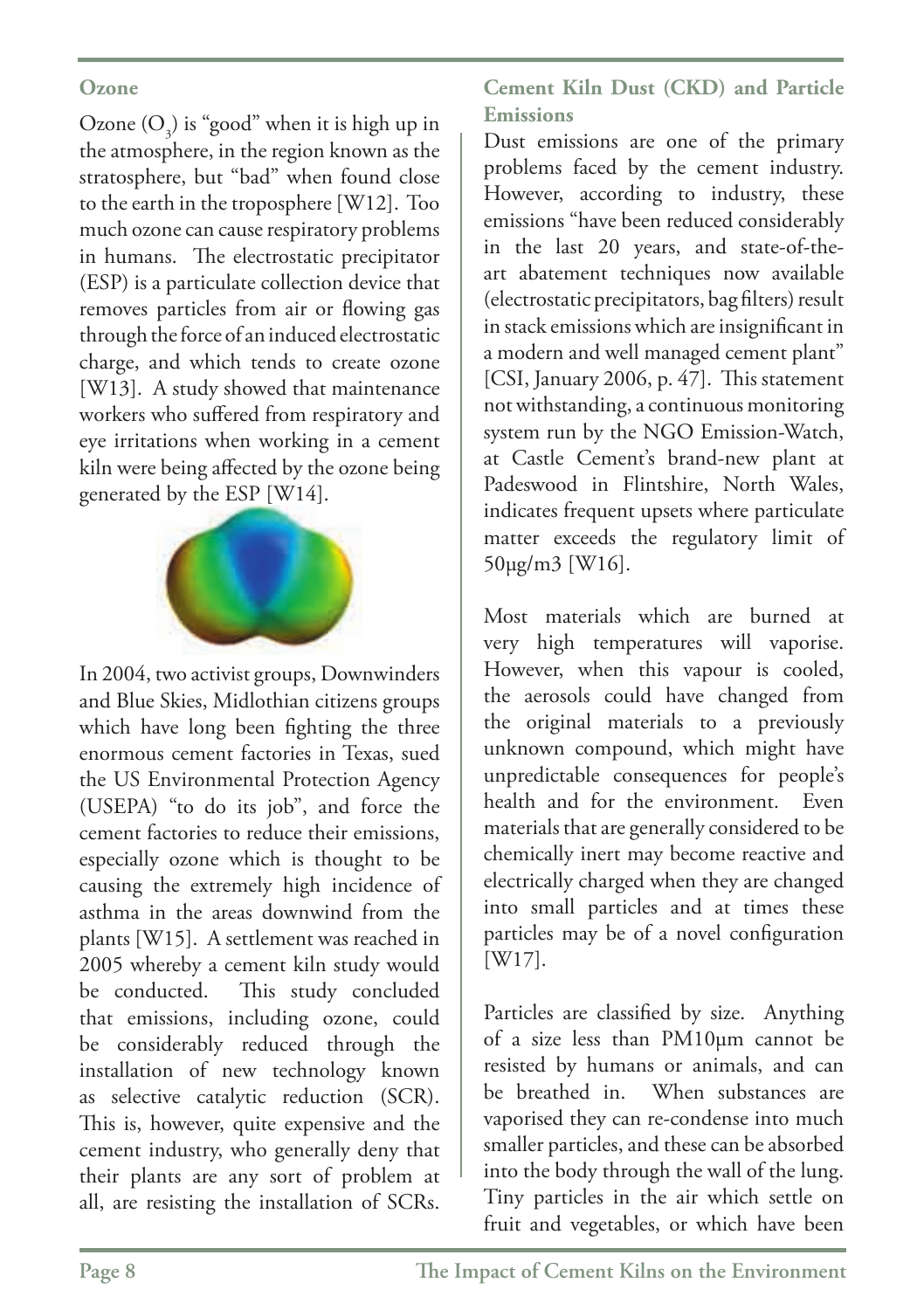absorbed by animals, can be taken into our bodies when eaten by us. When breathed in, these particles would tend to cause respiratory problems and may be implicated in diseases such as lung cancer and emphysema. As they are sometimes made up of toxic material, or could even be some brand-new compound, ingestion of such particles in any manner might be dangerous [W18].

Large amounts of fine material are given off during the cement making process. This material is carried out of the kiln by the flow of hot gas generated inside the kiln, and is not incorporated into the clinker as the raw materials have not been fully processed. This dust, CKD, therefore becomes a waste by-product [W19]. In many cases, CKD is recycled back into the kiln and is ultimately incorporated into the clinker. The problem with this is that heavy metals can become concentrated in the CKD as some of it will pass through the

kiln many times [W20]. Where it is not recycled, it is stored in piles at the facility, and ultimately transferred to landfill.

An USEPA report to congress [W21] report indicates that CKD from kilns burning hazardous waste contains on average 9 times more lead, 5 times more cadmium, and 7 times more chromium than kilns which use traditional fuels.

The study by Carrasco et al. showed that emissions of particulate matter go up when tyres are burned along with coal, rather than when coal is burned alone. There are a number of studies which indicate that exposure to CKD increases the risk of lung, stomach and laryngeal cancers [Smailyte et al., Deitz, et al.] and lung diseases [Meo, 2003, Meo et al. (a), 2002, Meo et al. (b), 2002]. It has also been implicated in the birth of preterm babies [Yang, et al.].



**NiZA - Peace, Principles and Participation Page 9**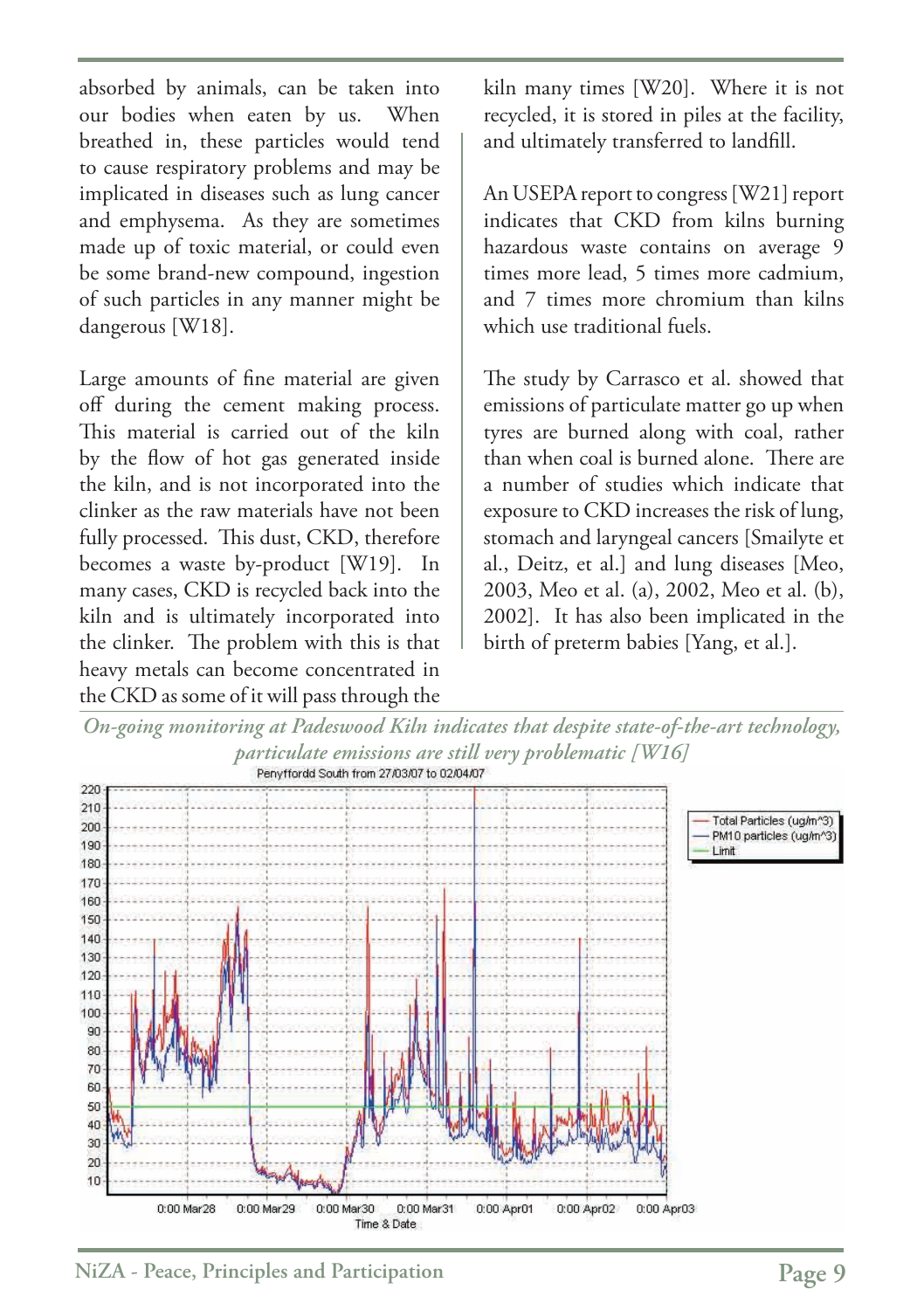

*The Padeswood kiln was flushed on 27 March 2007. This is reportedly a frequent occurrence, despite Castle Cement's assurances that the problems have been addressed. Picture from www.cank.org.uk.*

# **Off-gassing**

Various chemicals are sometimes added to the cement or concrete mixes which can, conceivably, off-gas small quantities of formaldehydes or other chemicals into the air. Manufacturers are not always forthcoming regarding which chemicals are added so one cannot always know what might be released and this could prove problematic to sensitive individuals, especially indoors [W22].

In addition, it is currently unknown what the effects of incorporating the combusted waste matter will have. Conceivably some of these, too, may off-gas. And certainly, when the cement is used, or the concrete or mortar for which it has been used is later broken up, it is more than possible that contaminants will be "set free".

## **Products**

As the residues from the fuel which is used to fire the kiln are ultimately incorporated into the clinker, the clinker and cement produced from the clinker will obviously contain the same types of metals and organic compounds which are found in the CKD and in the air emissions [W23].

Concern has been expressed as to whether cement produced by kilns which burn alternative fuels will contain unacceptable levels of metals. It is possible that, should metals be present in great enough quantities, the integrity of the cement could be threatened. It is also possible that these materials could leach out from the finished cement, or could be released when the cement is later broken up for whatever reason.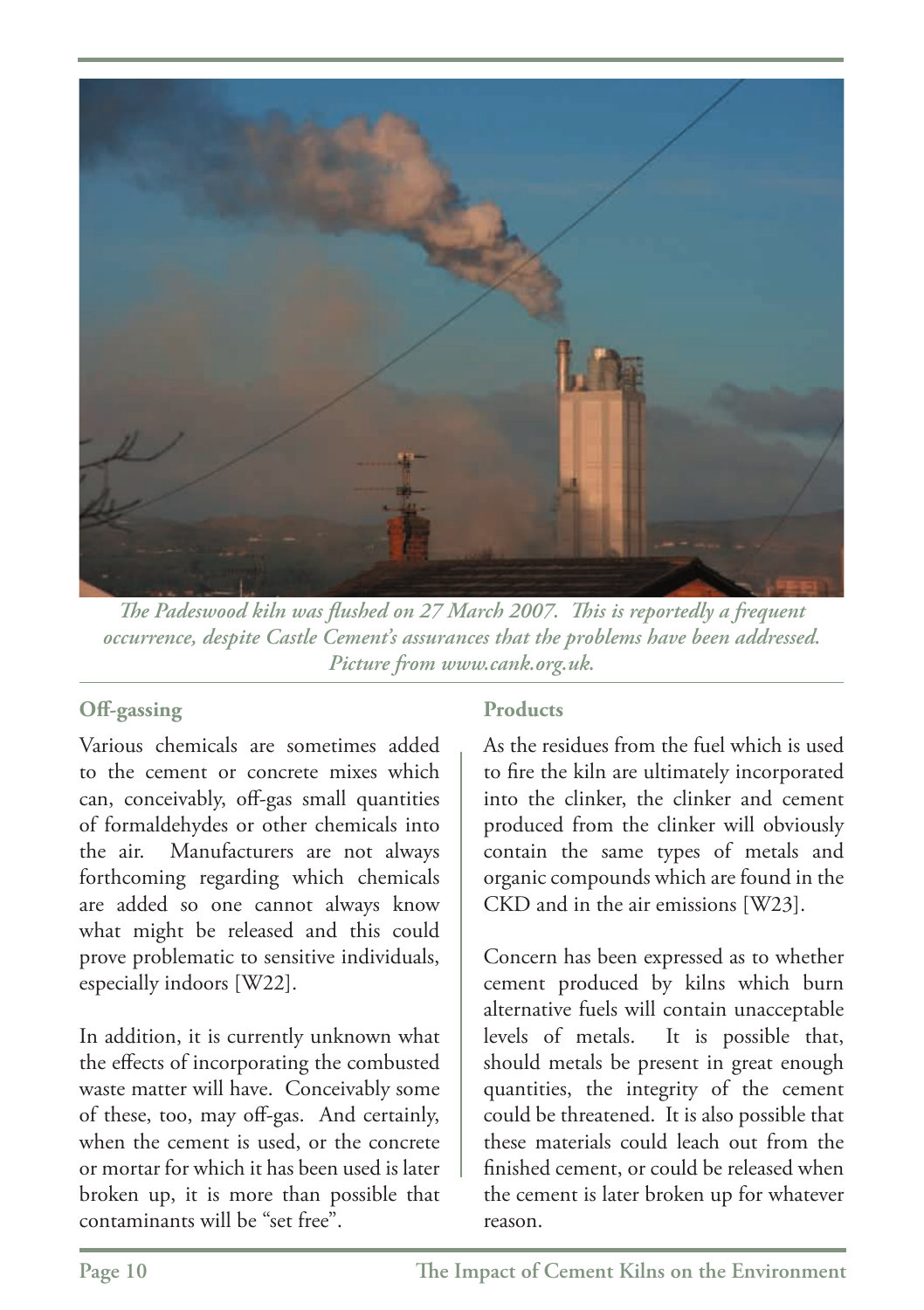## **CONCLUSION**

While the industry has spent a great deal of time, energy, money and imagination on putting a positive spin on the production of cement, there are a number of issues which pose serious problems for the industry, for the people who live near the manufacturing plants and the people who ultimately use, or are surrounded by, cement products.

Even without the introduction of alternative fuels to the scenario, industry emissions are problematic and, while there is as yet little firm data to back this up, it is probable that the burning of hazardous waste will introduce additional concerns.

Through burning waste, cement kilns become simply incinerators in disguise. Even though this is so, cement kilns are generally not subject to the same stringent emission standards that waste incinerators are. This is clearly an unreasonable situation as it not only means that cement kilns are in a position to pollute the community with relative freedom, but also that they have an unfair competitive advantage over the incinerators which, no matter how we may view them, are at least required to remain within certain standards.

However, the use of waste in kilns represents for the industry the kind of operating savings which will make an appreciable difference to their bottom line – assuming that they do not intend to pass these savings on to the consumer – or to their ability to be competitive in the market if they do.

The key elements of the industry argument is that it is better to burn waste in a cement kiln than in a conventional incinerator as they burn hotter and for longer, they exist already, and the energy from the waste is "recycled". These are fallacious arguments.

Ideally, the making of cement should be phased out altogether, although this is clearly a long-term option and would require a great deal of innovation and imagination from the industry and from society in general. In the short-term, however, communities should be pushing for more stringent standards to be imposed upon the industry, and for the burning of waste to be disallowed completely.



*Alternative building methods include using straw and cob, which includes mud and stone*